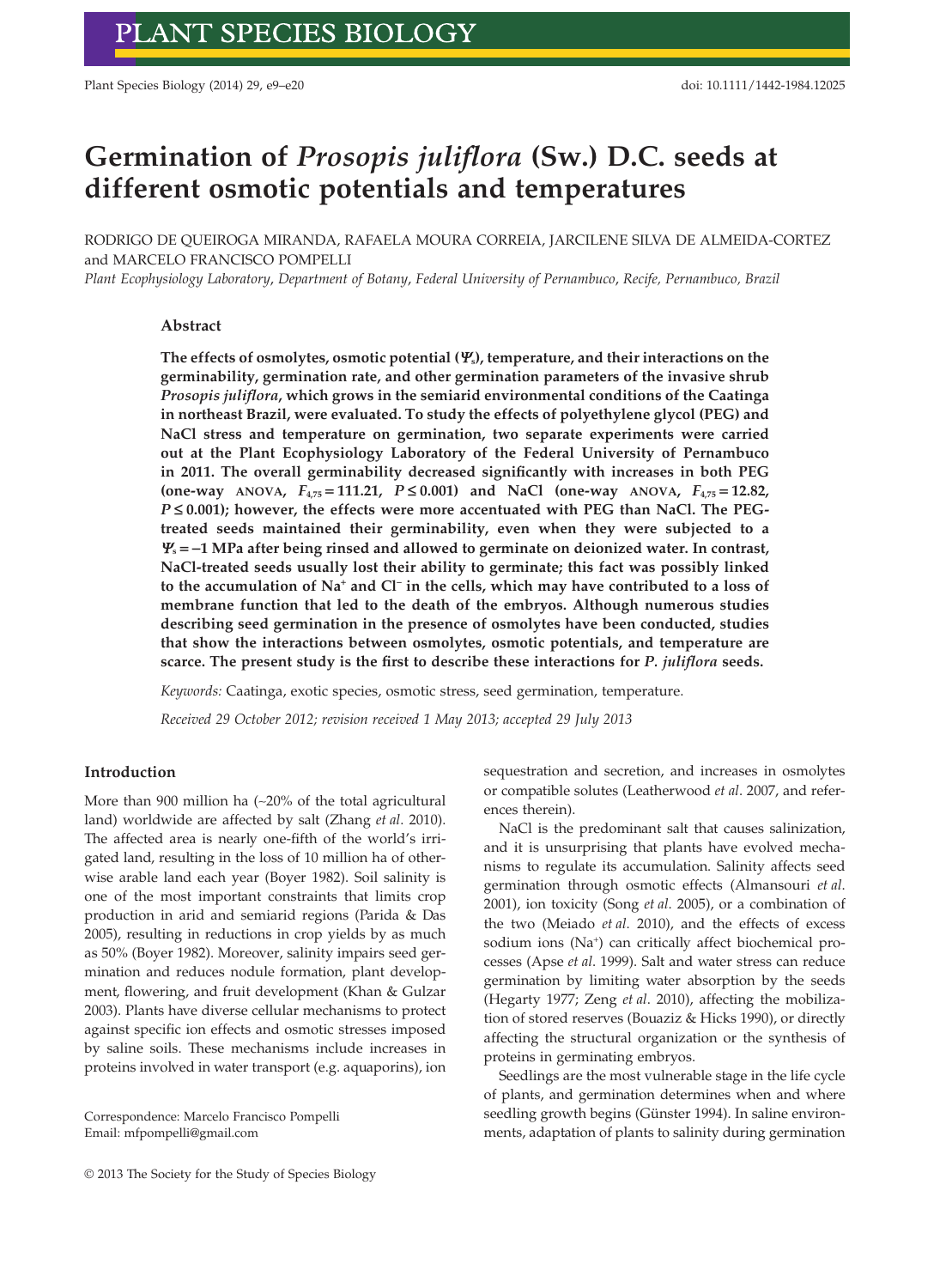and the early seedling stages is crucial for the establishment of a species (Ungar 1978, 1982, 1995). Successful seedling establishment depends on the frequency and amount of precipitation as well as on the ability of the species' seeds to germinate and grow while soil moisture and osmotic potentials decrease. Most seeds are deposited near the surface of saline soil, where the concentration of salt is usually higher than it is below the surface (Dantas *et al*. 2006). Seed germination occurs after monsoon rains, which cause a reduction in temperature and soil salinity (Almansouri *et al*. 2001; Khan & Gulzar 2003). In this sense, seeds germinate rapidly at low NaCl concentrations but remain ungerminated at high NaCl concentrations (Song *et al*. 2005). This response may produce a persistent bank of viable seeds in saline environments that can maintain the population over time, and it may be an important strategy for seed dispersal (Ungar 1995). Therefore, rapid germination may be an adaptive strategy for the seeds of species to take advantage of transient favorable conditions during the germination stage to ensure seedling establishment.

Reductions in the germination percentage and delays in the onset of germination in saline conditions are well documented. However, salinity stress seldom occurs in isolation and its effects on seed germination may be modified by interactions with other environmental parameters, such as temperature (Pompelli *et al*. 2006; Meiado *et al*. 2010) and light (Khan & Gulzar 2003; Pompelli *et al*. 2006). Although numerous studies have described seed germination in the presence of osmolytes, studies that show the interactions between osmolytes, osmotic potentials, and temperature are scarce. The principal aim of the present study was to compare the effects of drought and salt stress on the germination of *Prosopis juliflora* seeds at different temperatures. The present study was initiated to differentiate osmotic effects from toxic effects by comparing NaCl with the metabolically inactive osmotic agent polyethylene glycol 6000 (PEG 6000). To determine the osmotic effects, we measured seed imbibition and the germination of seeds soaked in NaCl and PEG solutions at various osmotic potentials and temperatures.

## **Materials and methods**

## *Study area and species studied*

The Caatinga, a South American Indian name that means "white forest," is a forest that covers a  $760000 \text{ km}^2$  area of northeast Brazil (Sampaio 1995). Since 2003, the Caatinga has been recognized as one of "Earth's last wild places" and was classified as one of the 37 "Wilderness Areas of the World" (Russell *et al*. 2003). It is inhabited by approximately 23 million people and corresponds to the largest populated semiarid area in the world located in a single country (Prado 2003). The vegetation of the Caatinga is strongly influenced by topography, human disturbance, and, most importantly, a combination of average annual rainfall and soil attributes (Sampaio 1995; Prado 2003). The Caatinga is classified as a BSh Köppen climate with a high evapotranspiration potential (1500–2000 mm annually) throughout the year and low pluviometric precipitation (300–1000 mm annually), which is usually concentrated over 3–5 months (Sampaio 1995). The soil of the Caatinga is highly saline (Dantas *et al*. 2006), caused by the high level of water evaporation from the soil and poor soil drainage, resulting in an accumulation of salt at the soil's surface (Sampaio 1995). Moreover, it is common to drill artesian wells in the Caatinga to alleviate water shortages and facilitate agricultural and livestock activities. This action greatly increases the soil's salinity from salts that were formerly present in groundwater, which strongly contributes to the secondary salinization of the Caatinga. These events, in combination with the rapid drying of the soil due to intense sunlight, contribute to extremely limited water availability throughout most of the year and create conditions that greatly affect seed germination (Barbosa *et al*. 2003) and seedling survival in this region.

The anthropization of areas of the Caatinga has commonly led to a loss of diversity and the establishment of exotic species such as *P. juliflora*, which are introduced accidentally or intentionally, as an alternative source of protein for cattle feed during periods of water shortage.

*Prosopis juliflora* (Sw.) D.C. (mesquite) is a native species extending from North to South America. They occur in arid and semiarid areas of Venezuela, Colombia, and Ecuador, and extend through Panama into Mexico (Pasiecznik 2001). *Prosopis juliflora* is a species that is fast growing, highly aggressive, and able to cause substratum degradation in the arid and semiarid areas of north and northwest India (Singh 1995). *Prosopis juliflora* has a broad ecological requirement and is adapted to a very wide range of soils and site types from sand dunes to cracking clays. It is generally found in areas where water and poor soil fertility are the principal agents that limit plant growth and can survive and even thrive on some of the poorest land, which is unsuitable for any other tree species (El-Keblawy & Al-Rawai 2005). This species prefers areas subjected to high temperatures and high evapotranspiration with wide variations in rainfall (Pasiecznik 2001; El-Keblawy & Al-Rawai 2005).

## *Seed collection and germination*

Fruits of *P. juliflora* were collected from the Experimental Station of the Agronomic Institute of Pernambuco, located in Caruaru (8°14′18″S, 35°55′20″W; 550 m a.s.l.), approximately 140 km from Recife in the semiarid Caatinga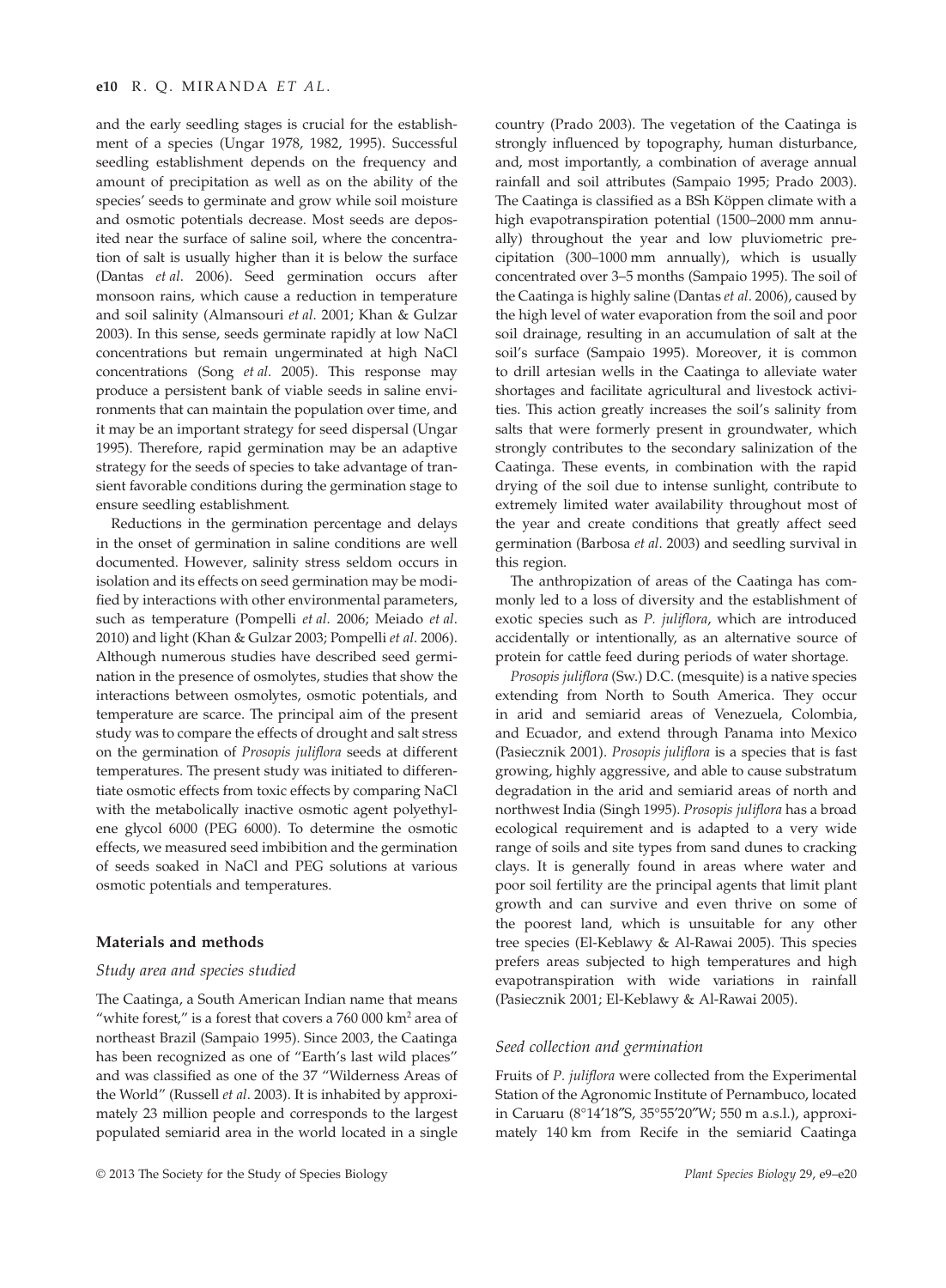region. The median temperature and precipitation of this region are 23 $\textdegree$ C and 671  $\pm$  54 mm, respectively, which are irregularly distributed throughout the year (over 4–6 months). The rainy season occurs from April to August (Agritempo 2012).

The seeds were extracted from the fruits and immediately used in these experiments. Four replicates of 50 randomly selected seeds each were carried out for each treatment. The treatment factors were two osmotic salts, five osmotic potentials, and four temperatures, which were applied in a randomized complete block design. In two separate experiments, drought and salt stress were induced by different osmotic potential levels and their effects were examined. Osmotic potential of −0.25, −0.50, −0.75, and −1.0 MPa for PEG 6000 and −0.5, −1.0, −1.5, and −2.0 MPa for NaCl were studied. An osmotic-free medium was prepared to produce an osmotic potential of 0 MPa (control). The osmotic potentials of NaCl were calculated using the van't Hoff equation,  $\Psi_s = -c iRT$ , where  $\Psi_s$  is the osmotic potential in MPa, *c* is the concentration in mol/L, *i* is the dissociation constant of NaCl (i.e. 1.8), *R* is the gas constant (i.e. 0.0083 L/atm/mol/K), and *T* is the temperature in Kelvins. For PEG 6000, the osmotic potentials were calculated as described by Michel and Kaufmann (1973). All osmotic potentials were confirmed  $(t_6 = 91.76$ ,  $R^2 = 0.99$ ,  $P \le 0.001$ ) with a Wescor vapor pressure osmometer (model 5600, Wescor Biomedical Systems, Utah, USA).

The seeds were pretreated with  $H<sub>2</sub>SO<sub>4</sub>$  for 5 min (Miranda *et al*. 2011), surface sterilized in a 1% solution of NaOCl for 10 min, and rinsed five times with sterile deionized water. Seeds were allowed to germinate in 110 mm  $\times$  110 mm  $\times$  35 mm germination boxes lined with a triple layer of filter paper and moistened with 20 mL of sterile solution plus Mycostatin solution 100 mg/L) (Bristol-Myers Squibb Pharmaceutics, New York, NY, USA) prior to incubation to control fungi. The germination boxes were covered with lids and kept in a growth chamber, where the temperature was maintained at 25, 30, 35 or 40°C with a 12 h photoperiod provided by Sylvania cool-white fluorescent lamps, which have a light intensity of 40  $\mu$ mol photons/m<sup>2</sup>/s, and the pots were randomly moved every day to minimize positional effects. Germination was recorded daily for 20 days. Seeds were considered to have germinated upon emergence of the radicle. When no seeds germinated until 20 days, we considered germination to be completed. These data were used to determine the germinability, germination rate  $(\bar{t})$ , germination synchrony (*Z*), uncertainty (*U*), and germination index, as described in Ranal and Santana (2006) and Zhang *et al*. (2010). To investigate the effect of darkness on germination and whether high salinities inhibited or damaged the seeds in the dark, another set of germination boxes was wrapped in aluminum foil to exclude light and placed in the same incubator. To normalize the effect of each stress on germination, the sensitivity response was calculated as the osmotic sensitivity response (OSR) and salt sensitivity response (SSR). The OSR were calculated as  $[(G_w - G_{\text{PEG}})/G_w] \times 100$  and the SSR was calculated as  $[(G_w - G_{NaCl})/G_w] \times 100$ : where  $G_w$  is germination in water, G<sub>PEG</sub> is germination on PEG solution and G<sub>NaCl</sub> is germination on NaCl soluctions.

## *Recovery of germination*

To verify the resilience of seeds exposed to low osmotic potentials, we carried out an additional experiment to determine the NaCl and PEG concentrations that completely inhibit germination and cause irreversible damage to embryos. The methodology used was the same as described above. After 20 days, nongerminated seeds were delicately rinsed with deionized sterile water, gently surface-dried with sterile filter paper and transferred to germination boxes free of osmotic agents. Seeds were allowed to germinate for 20 days at 25°C when we considered that germination had completed for that treatment. To ensure that the seeds used for the experiments were viable and maintained their viability after treatments, seed viability was determined by the ability to reduce 2,3,5-triphenyltetrazolium chloride to red colored formation (Brewer 1949).

#### *Seed imbibition*

To investigate the imbibition capacity of the seeds, four replicates of 50 seeds each were subjected to hydration at osmotic potentials of 0, −0.5 and −1 MPa with PEG and NaCl solutions. Seeds were allowed to imbibe the solutions for 120 h. During the first 12 h, the samples were weighed every hour and every 24 h thereafter. At each time point, the seeds were removed from the imbibition solution, weighed and then returned to a new solution with the same osmotic potential (Pompelli *et al*. 2010). The relative increase in the fresh weight of the germinating seeds was calculated using the formula:  $[(W_f - W_i)/W_i] \times$ 100, where  $W_i$  is the initial weight of seeds and  $W_f$  is the weight after *n* hours.

## *Statistical analysis*

For seed germination, each treatment was composed to four replicates of 50 seeds. The germination percentages were transformed using the formula Arcsin  $\sqrt{\frac{x}{100}}$ , where *x* is the germination percentage (Ranal & Santana 2006). A Shapiro–Wilk test was used to test for normality (Shapiro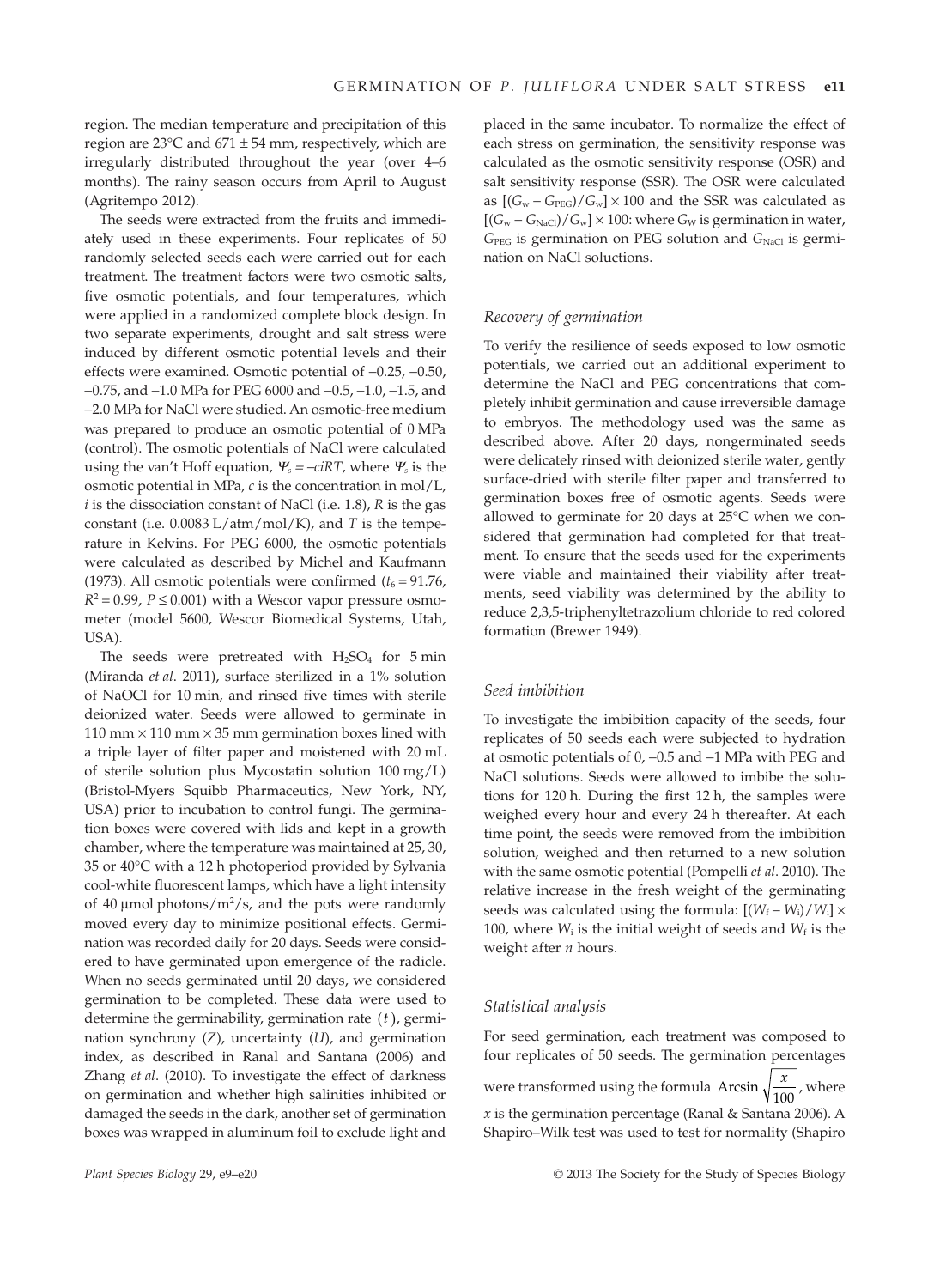& Wilk, 1965) and a Brown–Forsyth test was used to test for equal variances (Brown & Forsyth, 1974) using the software Statistica Version 7.0 (StatSoft, Tulsa, OK, USA). All data are presented as means plus standard errors (SE). All results were analyzed with a mixed-model anova, and means were compared using an SNK test with the statistical software package SigmaPlot Version 11.0 (Systat Software Inc., Chicago, USA). The parametric correlations were made with the statistical software Statistica Version 7.0 (StatSoft, Tulsa, OK, USA). The results were considered to be significant when  $P \leq 0.05$ .

## **Results**

Independently of the temperature or osmotic potential, the germination of *P. juliflora* is not significantly influenced by light (*P*-value 0.642). The independency of light on the germination process is termed aphotoblastic behavior. Therefore, in this article we show only data obtained in the light because they were more reliable.

The germination percentages decreased significantly with increases in temperature and both PEG (factorial ANOVA,  $F_{12,60} = 45.22$ ,  $P \le 0.001$ ) and NaCl (factorial anova,  $F_{12,60}$  = 117.72,  $P ≤ 0.001$ ). Therefore, the effects of osmolytes (i.e. PEG and NaCl) were separated for further analysis. Independent of temperature variation, the seed germination of *P. juliflora* was verified in all osmotic potentials promoted by both NaCl and PEG. However, the PEG treatments resulted in significantly  $(P \le 0.001)$ less germination than the iso-osmotic NaCl solutions (Table 1). The germinability was inversely affected by the NaCl and PEG concentrations, that is, *P. juliflora* exhibited a reduction in germination with increases in NaCl or PEG concentrations. During NaCl treatments, no germination occurred at −2 MPa at 40°C, and germination was very low in osmotic potentials below −1.50 MPa, especially at higher temperatures (Table 1). The PEG solutions inhibited the germination at osmotic potentials below −0.75 MPa at 40°C, and germination was greatly reduced at osmotic potentials below −0.5 MPa. Nevertheless, germination in the absence of NaCl/PEG or at low salinity was considerably higher. The final germination percentages of seeds soaked in PEG solutions was significantly affected by the osmotic potential  $(R^2 = 0.864, P \le 0.001)$  and temperature  $(R^2 = -0.444, P \le 0.001)$ . Similar results were obtained for seeds soaked in NaCl as for the seeds soaked in PEG solutions, however, the correlations returned fewer negative values.

The seeds that were germinated in NaCl had the highest percentage of germination at a temperature of 30°C (Table 1) because higher temperatures, together with more negative osmotic potentials, promoted an acceleration in the metabolism of the seed and the death of the embryo; this finding was confirmed by the tetrazolium test (data not shown). However, for seeds germinated in PEG, the pattern was different because for osmotic potentials below −0.5 MPa, the optimum temperature for germination was 25°C (Tables 1, 2). The effects of temperature on the germination rate (Table 2), germination synchrony (Table 3) and uncertainty (Table 4) were not clear because the best temperature depended on the considered parameters.

For the germination rate, germination synchrony, and uncertainty, the results showed that an increase in salt concentration promoted slower or more unsynchronized germination (Tables 2–4). The  $\bar{t}$  value increased with a

**Table 1** Germinability (%) of *Prosopis juliflora* seeds at different concentrations of PEG 6000 and NaCl at 25, 30, 35, or  $40^{\circ}$ C Solution (MPa) Temperature  $25^{\circ}$ C  $30^{\circ}$ C  $35^{\circ}$ C  $40^{\circ}$ C PEG 6000 0  $100.0 \pm 0.0$  Aa  $100.0 \pm 0.0$  Aa  $100.0 \pm 0.0$  Aa  $100.0 \pm 0.0$  Aa  $-0.25$  97.5 ± 2.5 Aa 99.0  $\pm$  1.0 Aa 100.0  $\pm$  0.0 Aa 98.0  $\pm$  0.8 Ba −0.50 99.0 ± 1.0 Aa 93.0 ± 3.3 Bb 95.0 ± 1.7 Bb 10.0 ± 2.2 Cc −0.75 51.5 ± 4.3 Ba 4.0 ± 2.3 Cb 2.5 ± 0.5 Cb 0.0 ± 0.0 Dc −1 0.0 ± 0.0 Ca 0.0 ± 0.0 Da 0.0 ± 0.0 Da 0.0 ± 0.0 Da NaCl 0 100.0 ± 0.0 Aa  $100.0 \pm 0.0$  Aa  $100.0 \pm 0.0$  Aa  $100.0 \pm 0.0$  Aa  $98.0 \pm 1.2$  Aa  $96.0 \pm 0.8$  Bb

> The values represent the media  $(\pm SE)$  of four replicates of 50 seeds each. Means that are followed by different uppercase letters within columns or by different lowercase letters within rows for each attribute are significantly different ( $P \le 0.05$ , Newman–Keuls test)

−0.50 100.0 ± 0.0 Aa 100.0 ± 0.0 Aa 98.0 ± 1.2 Aa 96.0 ± 0.8 Bb −1 96.0 ± 0.8 Ba 98.5 ± 1.0 Aa 96.0 ± 1.4 Ba 98.5 ± 1.0 Aa −1.50 95.8 ± 0.7 Bb 98.5 ± 1.5 Aa 98.5 ± 1.0 Aa 10.5 ± 1.0 Cc −2 94.5 ± 1.3 Ba 94.0 ± 0.8 Ba 24.0 ± 2.2 Cb 0.0 ± 0.0 Dc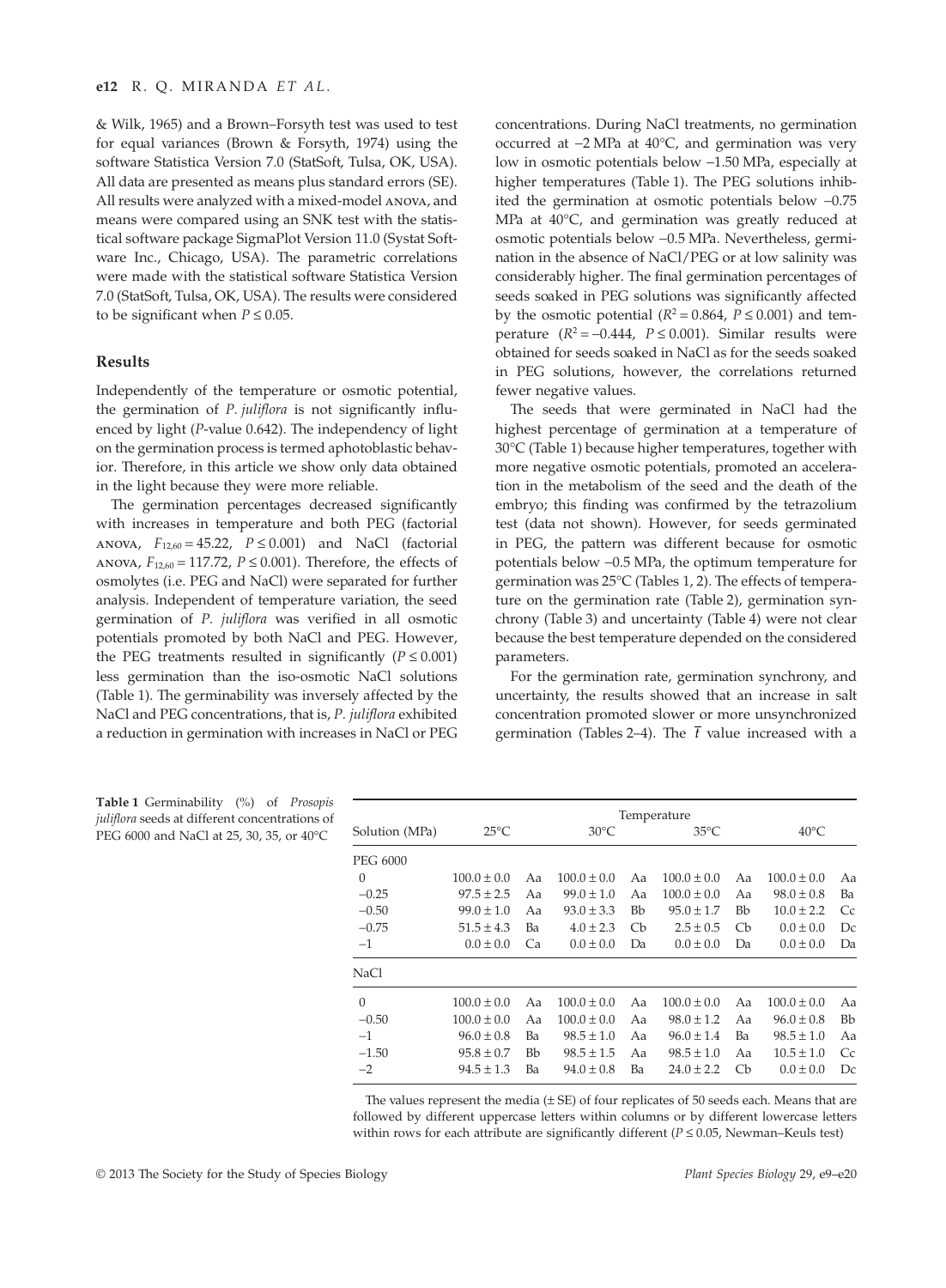**Table 2** The germination rate  $(\bar{t}, \text{days})$  of *Prosopis juliflora* seeds at different concentrations of PEG 6000 and NaCl at 25, 30, 35, or 40°C

**Table 3** The germination synchrony (*Z*) of *Prosopis juliflora* seeds at different concentrations of PEG 6000 and NaCl at 25, 30, 35,

or  $40^{\circ}$ C

| Solution        | Temperature     |                           |                 |     |                 |                           |                 |                           |  |
|-----------------|-----------------|---------------------------|-----------------|-----|-----------------|---------------------------|-----------------|---------------------------|--|
| (MPa)           | $25^{\circ}$ C  |                           | $30^{\circ}$ C  |     | $35^{\circ}$ C  |                           | $40^{\circ}$ C  |                           |  |
| <b>PEG 6000</b> |                 |                           |                 |     |                 |                           |                 |                           |  |
| $\Omega$        | $1.38 \pm 0.03$ | Aa                        | $1.27 \pm 0.02$ | Aa  | $1.01 \pm 0.01$ | Aa                        | $1.07 \pm 0.02$ | Aa                        |  |
| $-0.25$         | $2.05 \pm 0.14$ | ABa                       | $1.84 \pm 0.10$ | ABa | $1.78 \pm 0.01$ | ABa                       | $3.68 \pm 0.16$ | Bb                        |  |
| $-0.50$         | $2.72 \pm 0.16$ | Ba                        | $2.66 \pm 0.17$ | Ba  | $2.96 \pm 0.07$ | Ca                        | $4.23 \pm 1.39$ | Bb                        |  |
| $-0.75$         | $6.03 \pm 0.42$ | $\mathbb{C}^{\mathsf{b}}$ | $9.00 \pm 0.71$ | Cc  | $3.63 \pm 0.38$ | Ca                        |                 |                           |  |
| $-1$            |                 |                           |                 |     |                 |                           |                 |                           |  |
| <b>NaCl</b>     |                 |                           |                 |     |                 |                           |                 |                           |  |
| $\theta$        | $1.24 \pm 0.04$ | Aa                        | $1.03 \pm 0.01$ | Aa  | $1.02 \pm 0.01$ | Aa                        | $1.04 \pm 0.01$ | Aa                        |  |
| $-0.50$         | $1.83 \pm 0.05$ | Bb                        | $1.10 \pm 0.02$ | Aa  | $1.08 \pm 0.01$ | Aa                        | $2.33 \pm 0.03$ | Вc                        |  |
| $-1$            | $2.70 \pm 0.08$ | Cb                        | $1.90 \pm 0.03$ | Ba  | $1.82 \pm 0.12$ | Ba                        | $2.73 \pm 0.09$ | $\mathbb{C}^{\mathsf{b}}$ |  |
| $-1.50$         | $4.99 \pm 0.02$ | Dd                        | $2.99 \pm 0.06$ | Ca  | $3.37 \pm 0.01$ | $\mathbb{C}^{\mathsf{b}}$ | $4.39 \pm 0.14$ | Dc                        |  |
| $-2$            | $6.52 \pm 0.15$ | Eb                        | $4.39 \pm 0.03$ | Da  | $7.75 \pm 0.34$ | Dc                        |                 |                           |  |

The values represent the media  $(\pm SE)$  of four replicates of 50 seeds each. Means that are followed by different uppercase letters within columns or by different lowercase letters within rows for each attribute are significantly different (*P* ≤ 0.05, Newman–Keuls test).

| Solution    | Temperature     |    |                 |    |                 |                           |                 |    |
|-------------|-----------------|----|-----------------|----|-----------------|---------------------------|-----------------|----|
| (MPa)       | $25^{\circ}$ C  |    | $30^{\circ}$ C  |    | $35^{\circ}$ C  |                           | $40^{\circ}$ C  |    |
| PEG 6000    |                 |    |                 |    |                 |                           |                 |    |
| $\Omega$    | $0.57 \pm 0.04$ | Ab | $0.63 \pm 0.02$ | Ab | $0.98 \pm 0.01$ | Aa                        | $0.93 \pm 0.02$ | Aa |
| $-0.25$     | $0.47 \pm 0.01$ | Bb | $0.45 \pm 0.01$ | Bb | $0.65 \pm 0.01$ | Ba                        | $0.28 \pm 0.05$ | Bc |
| $-0.50$     | $0.41 \pm 0.04$ | Ba | $0.42 \pm 0.05$ | Ba | $0.41 \pm 0.05$ | Ca                        | $0.15 \pm 0.05$ | Cb |
| $-0.75$     | $0.17 \pm 0.02$ | Cb | $0.33 \pm 0.10$ | Ca | $0.00 \pm 0.00$ | Dc                        | ND              |    |
| $-1$        | ND              |    | ND              |    | ND              |                           | ND              |    |
| <b>NaCl</b> |                 |    |                 |    |                 |                           |                 |    |
| $\Omega$    | $0.65 \pm 0.04$ | Ab | $0.94 \pm 0.02$ | Aa | $0.97 \pm 0.02$ | Aa                        | $0.93 \pm 0.02$ | Aa |
| $-0.50$     | $0.64 \pm 0.07$ | Ab | $0.82 \pm 0.03$ | Ba | $0.89 \pm 0.01$ | Aa                        | $0.44 \pm 0.03$ | Bc |
| $-1$        | $0.39 \pm 0.01$ | Bb | $0.72 \pm 0.02$ | Ca | $0.43 \pm 0.04$ | <b>Bb</b>                 | $0.43 \pm 0.06$ | Bb |
| $-1.50$     | $0.33 \pm 0.01$ | Bb | $0.54 \pm 0.03$ | Da | $0.37 \pm 0.02$ | Bab                       | $0.47 \pm 0.05$ | Ba |
| $-2$        | $0.34 \pm 0.03$ | Ba | $0.37 \pm 0.03$ | Ea | $0.20 \pm 0.05$ | $\mathbb{C}^{\mathsf{b}}$ | ND              |    |

The values represent the media  $(\pm SE)$  of four replicates of 50 seeds each. Means that are followed by different uppercase letters within columns or by different lowercase letters within rows for each attribute are significantly different (*P* ≤ 0.05, Newman–Keuls test). ND, not determined.

decrease in the osmotic potential for both NaCl and PEG solutions. The germination of *P. juliflora* can be classified as fast because  $\bar{t}$  was less than 5 days. However, at osmotic potentials below to −0.5 MPa with PEG or −1.5 MPa with NaCl its germination was considered to be intermediate. Regardless of the temperature, germination always began on the second day, except in seeds allowed to germinate at osmotic potentials below −0.50 MPa or −1.5 MPa with PEG and NaCl, respectively, when germination began on the fourth day or later (Fig. 1).

A positive relationship between the osmotic potential and the seed water content of germinating seeds was

noted, however, seeds soaked in NaCl imbibed water faster than seeds soaked in PEG (Fig. 2). Seeds allowed to imbibe a solution at an osmotic potential of −0.5 MPa exhibited increases in fresh weight of 55% and 32% in NaCl and PEG solutions, respectively. In contrast, seeds allowed to imbibe a solution at an osmotic potential of −1 MPa exhibited increases in fresh weight of 53% and 26% (Fig. 2). It is worth noting that seeds imbibing fresh water (0 MPa) exhibited increases in their fresh weight of at least 105%.

*Prosopis juliflora* seeds completely recovered from treatment with −1 MPa PEG because after being rinsed with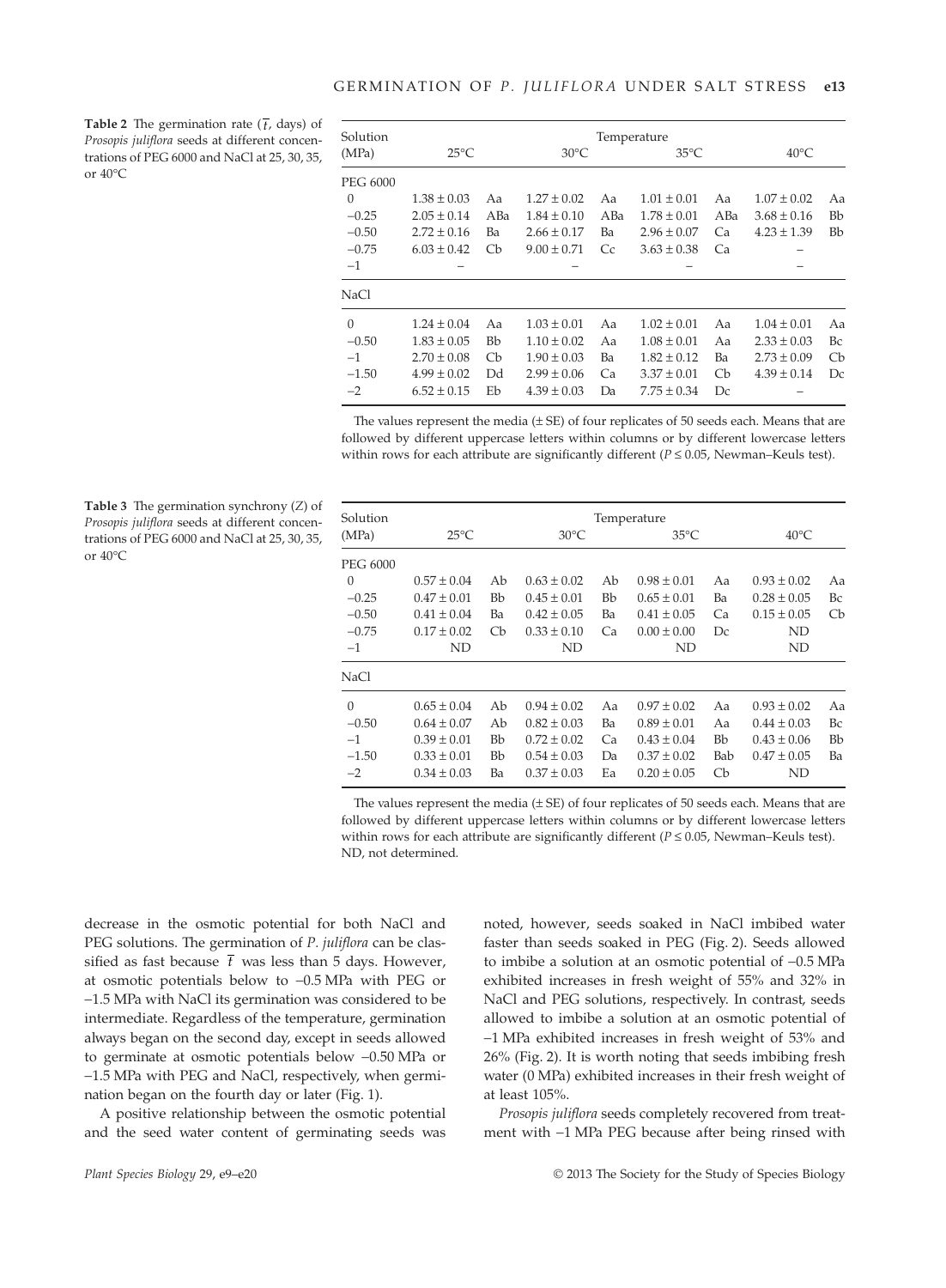| Solution |                 |     |                 | Temperature |                 |                           |                 |                           |
|----------|-----------------|-----|-----------------|-------------|-----------------|---------------------------|-----------------|---------------------------|
| (MPa)    | $25^{\circ}$ C  |     | $30^{\circ}$ C  |             | $35^{\circ}$ C  |                           | $40^{\circ}$ C  |                           |
| PEG 6000 |                 |     |                 |             |                 |                           |                 |                           |
| $\Omega$ | $1.06 \pm 0.08$ | Ab  | $0.90 \pm 0.05$ | Ab          | $0.07 \pm 0.04$ | Aa                        | $0.22 \pm 0.04$ | Aa                        |
| $-0.25$  | $1.36 \pm 0.10$ | Ab  | $1.33 \pm 0.06$ | ABb         | $0.76 \pm 0.01$ | Ba                        | $2.08 \pm 0.17$ | Bc                        |
| $-0.50$  | $1.41 \pm 0.15$ | Aa  | $1.49 \pm 0.17$ | Ba          | $1.60 \pm 0.17$ | Cab                       | $1.96 \pm 0.33$ | <b>Bb</b>                 |
| $-0.75$  | $2.58 \pm 0.12$ | Bc  | $1.00 \pm 0.01$ | Ab          | $0.01 \pm 0.01$ | Aa                        | ND              |                           |
| $-1$     | ND              |     | ND              |             | ND              |                           | ND              |                           |
| NaCl     |                 |     |                 |             |                 |                           |                 |                           |
| $\Omega$ | $0.82 \pm 0.08$ | Ac  | $0.18 \pm 0.07$ | Aa          | $0.10 \pm 0.06$ | Aa                        | $0.22 \pm 0.04$ | Aa                        |
| $-0.50$  | $0.86 \pm 0.16$ | Ab  | $0.46 \pm 0.07$ | ABa         | $0.32 \pm 0.01$ | Aa                        | $1.32 \pm 0.08$ | Bc                        |
| $-1$     | $1.48 \pm 0.04$ | Bb  | $0.72 \pm 0.07$ | Ba          | $1.29 \pm 0.12$ | Bb                        | $1.50 \pm 0.14$ | <b>Bb</b>                 |
| $-1.50$  | $1.66 \pm 0.07$ | Bb  | $1.23 \pm 0.12$ | Ca          | $1.63 \pm 0.05$ | $\mathbb{C}^{\mathsf{b}}$ | $1.94 \pm 0.04$ | $\mathbb{C}^{\mathsf{b}}$ |
| $-2$     | $1.76 \pm 0.12$ | Bab | $1.56 \pm 0.16$ | Da          | $2.07 \pm 0.30$ | Db                        | ND              |                           |

**Table 4** The uncertainty (*U*) of *Prosopis juliflora* seeds at different concentrations of PEG 6000 and NaCl at 25, 30, 35, or 40°C

The values represent the media (± SE) of four replicates of 50 seeds each. Means that are followed by different uppercase letters within columns or by different lowercase letters within rows for each attribute are significantly different (*P* ≤ 0.05, Newman–Keuls test). ND, not determined.

**Table 5** Percentage of germinated seeds (GS), nongerminating seeds (NGS), and seeds germinated after recovery (SGR) of *Prosopis juliflora* at different osmotic potentials of NaCl and PEG

| MPa, osmolyte | GS.             | NGS             | <b>SGR</b>     |
|---------------|-----------------|-----------------|----------------|
| $-0.75$ , PEG | $2.5 \pm 0.5$   | $97.5 \pm 0.5$  | $99.1 \pm 0.7$ |
| $-1$ , PEG    | $0 \pm 0$       | $100.0 \pm 0.0$ | $99.5 \pm 0.5$ |
| $-1.5$ , NaCl | $98.5 \pm 1.5$  | $1.5 \pm 1.2$   | $0 \pm 0$      |
| $-2.0$ , NaCl | $23.0 \pm 1.29$ | $77.0 \pm 1.3$  | $0 \pm 0$      |

The seeds were germinated at 35°C. The values represent the media (± SE) of four replicates of 50 seeds each.

deionized water, these embryos exhibited a similar germinability (99.5  $\pm$  0.5%) with osmotic-agent-free treatment within 3–4 days. In contrast, seeds that did not germinate in the presence of −2 MPa NaCl completely lost their germination capacity because the germination percentage during the recovery period was 0% (Table 5).

Compared with PEG treatments, the germination indices of *P. juliflora* seeds were typically greater for NaCl treatments, and seeds incubated in NaCl germinated at more negative osmotic potentials (Fig. 3). The relationship between the external osmotic potential and the germination index was linear, and NaCl had a smaller negative effect than PEG. The amplitude increased with temperature. However, in PEG, the gradient of the lines was significantly affected by increases in temperature, with seeds at low osmotic potentials failing to germinate. No significant difference in the relationship between the osmotic potential and the germination index was observed between the NaCl and PEG treatments at 25°C and 30°C, but strong differences were observed at other temperatures.

Seeds that were allowed to imbibe PEG solutions showed the highest sensitivity responses because germination was almost completely inhibited under moderate osmotic stress. In contrast, seeds that were allowed to imbibe NaCl solutions displayed the lowest sensitivity responses because germination was only slightly affected by the same stress. The range of variation in osmotic and salt sensitivity responses was between 0 and 100% and 0 and 4% at −1 MPa of PEG and NaCl, respectively. The osmotic salt sensitivity responses were found to be highly correlated ( $P \le 0.001$ ) (data not shown).

## **Discussion**

The aphotoblastic behavior of *P. juliflora* seeds described in the present study corroborates evidence from other studies of the *Prosopis* species (Peres & Moraes 1994; Villagra 1995; El-Keblawy & Al-Rawai 2005; Miranda *et al*. 2011).

The results of the present study showed that the germination parameters are inversely proportional to the NaCl or PEG concentration at all temperatures tested. Therefore, the temperature that best promotes the germination of *P. juliflora* is strongly affected by its interactions with the osmotic potential of the substrate where the germination occurs. Similar to other species (Barbosa *et al*. 2003; Meiado *et al*. 2010), *P. juliflora* is able to germinate at higher temperature ranges, such as those normally registered in the Caatinga ecosystem (Sampaio 1995). Although Meiado *et al*. (2010) did not test the combined effects of temperature and osmotic potentials, the authors found that the seeds of *Cereus jamacaru* had the highest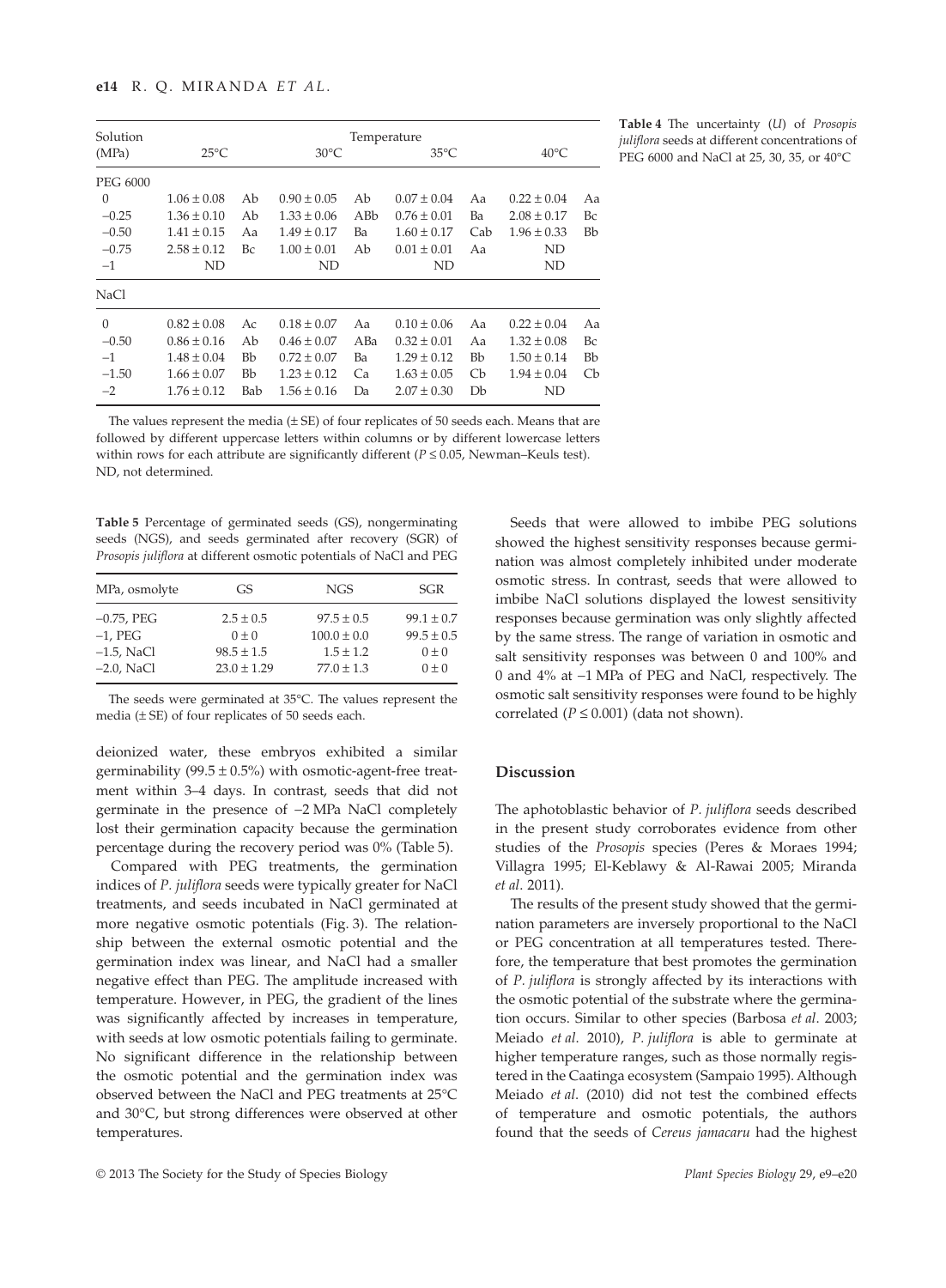

**Fig. 1** Time course of germination (%) during the 20 days that seeds were in contact with distilled water (0 MPa) or solutions of PEG (a–d) or NaCl (e–h). The temperatures of incubation were 25°C (a, e),  $30^{\circ}$ C (b, f),  $35^{\circ}$ C (c, g), and  $40^{\circ}$ C (d, h). Each point represents the mean of four replicates.  $-\rightarrow$ , distilled water PEG; –––, –0.25 MPa PEG; –––, –0.50 MPa PEG;  $\rightarrow -1.75$  MPa PEG;  $\rightarrow -1.75$  MPa PEG;  $\rightarrow -1.75$ −1.00 MPa PEG. ......., distilled water NaCl; ……, -0.50 MPa NaCl; ……, −1.00 MPa NaCl; , −1.50 MPa NaCl; , −2.00 MPa NaCl.

**Fig. 2** Increase in fresh weight of *Prosopis juliflora* seeds that were germinated in iso-osmotic solutions of NaCl and PEG. The osmotic potentials of solutions were 0 (control), −0.5 MPa (left panel) and −1.0 MPa (right panel) after 120 h at 25°C. The vertical bars indicate the standard errors of the means.  $n = 4$ .  $-$ , control;  $-$ –, NaCl;  $\cdot$ –, PEG.

Increase in fresh weight (%) Increase in fresh  $60$   $\uparrow$   $\uparrow$   $\uparrow$   $\uparrow$  60  $40$   $\sqrt{2}$   $\sqrt{2}$   $\sqrt{1}$   $\sqrt{40}$ 20 <del>생</del>수 전 1 - 20 0 0 20 20 40 40 60 60 80 80 100 100 120 120 Time (h) Time (h)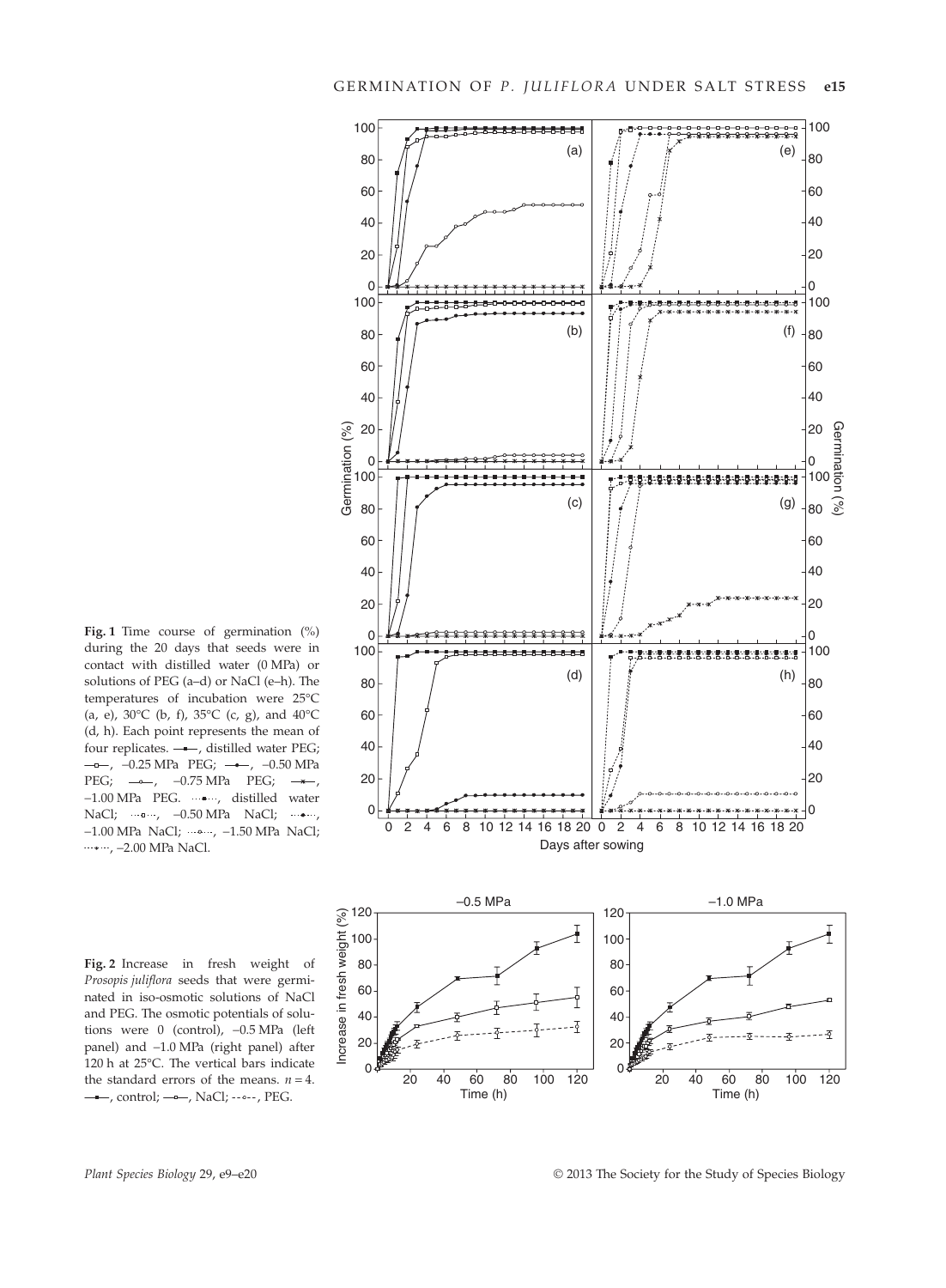

**Fig. 3** The germination index plotted against the external water potential for *Prosopis juliflora* seeds in contact with PEG (a–d) or NaCl (e–h) at 25°C (a, e), 30°C (b, f), 35°C (c, g), and 40°C (d, h). Each point represents the mean of four replicates. The vertical bars indicate the standard errors of the means.

germinability and lowest  $\bar{t}$  when germinated at 30°C, compared to other temperatures. Similar profiles were previously reported for *Prosopis juliflora* (El-Keblawy & Al-Rawai 2005), *Prosopis argentina* and *Prosopis alpataco* (Villagra 1995), *Dyckia encholirioides* (Pompelli *et al*. 2006) and some perennial grasses (Khan & Gulzar 2003).

Many researchers have reported that NaCl has a greater effect on germination and the early seedling stages than PEG (Mohammadkhani & Heidari 2008). However in this study PEG concentration was always more detrimental to the final germination percentage than the NaCl concentration. *Prosopis juliflora* seeds treated with PEG germinated at osmotic potentials up to −0.5 MPa, and there was an abrupt decrease of germinability at osmotic potentials lower than −0.75 MPa. In contrast, seeds treated with NaCl did not exhibit a significant decrease in their germinability until −1.5 MPa. In other non-halophyte species, the osmotic potential that completely inhibits germination

is generally greater than −1.5 MPa (Hegarty 1977; Haigh & Barlow 1987), while the threshold may be less than −5 MPa in halophyte species (Ungar 1978, 1982;Debez *et al*. 2004). The results of the present study on *P. juliflora* seed germination corroborate other studies on nonhalophyte species, including *P. juliflora* (Peres & Moraes 1991; Peres & Tambelini 1995; Nassif & Peres 1997; Mohammadkhani & Heidari 2008; Meiado *et al*. 2010; Zeng *et al*. 2010; Zhang *et al*. 2010).

Although Na<sup>+</sup> is a major cation present in the soil, it is not considered to be an essential mineral for most plants. In saline soils such as Caatinga's (Dantas *et al*. 2006), high concentrations of Na<sup>+</sup> disrupt the balance of other minerals such as K<sup>+</sup>, thereby causing a reduction in cell turgor. A reduction in cell turgor leads to a drastic reduction in the rates of root and leaf elongation (Hegarty 1977; Verslues *et al*. 1998). This observation suggests that the salt acts primarily on water uptake (Hegarty 1977).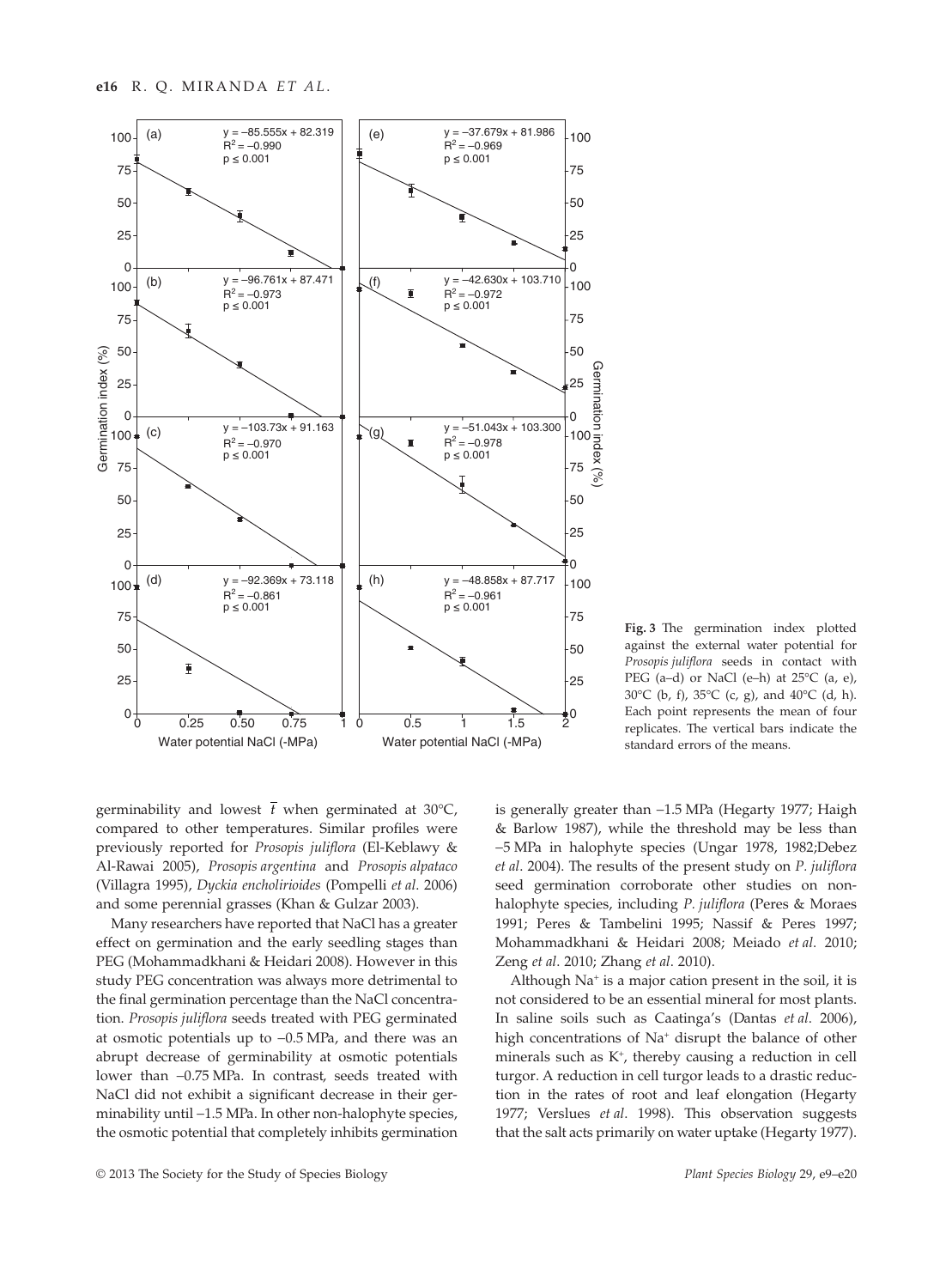Furthermore, the high intracellular concentration of Cl<sup>−</sup> or Na<sup>+</sup> ions can inhibit some metabolic pathways (Campos *et al*. 2012), slowing germination and subsequent events, which *in totum* leads to cell death. In contrast, seeds of salt-tolerant species tend to have lower osmotic potentials, allowing them to absorb water from the environment (Zhang *et al*. 2010). This decrease in osmotic potential can be achieved in one of two ways: exclusion of salt from the cytosol by vacuolar compartmentalization (Apse *et al*. 1999; Gao *et al*. 2003; Song *et al*. 2005), while maintaining an osmotic potential with organic solutes or by allowing Na<sup>+</sup> and Cl<sup>−</sup> to enter the cells and using them as osmolytes while using mechanisms to mitigate the toxic effects of salt within the cell (Parida & Das 2005). These mechanisms generally involve the overexpression of the tonoplast Na<sup>+</sup> /H<sup>+</sup> antiporter genes (Apse *et al*. 1999) or the proton pumps (ATPase) (Hahnenberger *et al*. 1996). Furthermore, in Arabidopsis plants, the expression of SOD2, a Na<sup>+</sup>/H<sup>+</sup> antiporter on the plasma membrane, may restore the ability of the cells to export Na<sup>+</sup> and greatly increases their resistance to Na<sup>+</sup>, improving seed germination and seedling growth (Gao *et al*. 2003).

Under PEG-induced water stress, a gradual decrease in osmotic potential causes a gradual decrease in germination, and this is correlated with a delay in water uptake caused by this osmolyte (Fig. 2). Moreover, the OSR2 and OSR4 quantitative trait loci (QTLs) were identified only when Arabidopsis seeds were incubated on a PEG solution (Vallejo *et al*. 2010). These results suggests that these OSR QTLs operate as a common molecular component of the signaling network that controls germination under low osmotic potentials generated by osmotic conditions, and that they are relevant in the adaptation of plant populations to different ecological environments.

The uptake of water by seeds can be considered to occur in three sequential steps: imbibition, metabolism leading to initiation of radicle growth, and radicle emergence (Bewley 1997). A threshold level of hydration is required for subsequent radicle elongation (Bewley 1997). It can be hypothesized that in the presence of PEG, that is, an inert osmoticum that cannot enter the apoplast (Carpita *et al*. 1979), water is withdrawn not only from the cell but also from the cell wall. Therefore, the inhibition of germination is attributed solely to osmotic effects and not to ionic effects (Michel & Kaufmann 1973), which may have contributed to the decrease in germinability of seeds soaked in PEG (Fig. 1). The relative increase in the fresh weight of germinating seeds was invariably highest in the control and lowest in all PEG- and NaCl-treated seeds at all temperatures (see Fig. 2 for seeds soaked at 25°C). Our results confirm that these osmolytes had some inhibitory effect on water uptake by the seeds. Khademi *et al*. (1991) reported that low osmotic potentials delay water uptake, increase the length of the water uptake plateau, and subsequently may delay or prevent germination. However, in this study, the inhibitory effect of NaCl on germination might not be solely related to water uptake because the increase in fresh weight during the first hours of germination appeared to be similar to the controls (Fig. 2). In fact, the higher rate of germination observed in NaCl than in PEG could be explained by a more rapid initial water uptake in the NaCl solution (Fig. 2) (Song *et al*. 2005) and achievement of a moisture content that allowed germination, as previously reported in maize (Mohammadkhani & Heidari 2008) or durum wheat (Almansouri *et al*. 2001) during seed imbibition and germination. In other words, NaCl did not limit the water uptake by the germinating embryo enough and, in this case, injuries appeared after ion accumulation at a later stage in the germinating process (Khademi *et al*. 1991; Almansouri *et al*. 2001).

When the osmotic potential was sufficiently low, for example −0.75 MPa (for PEG solutions) or −1.5 MPa (for NaCl solutions), the seeds could contain sufficient water to start the germination process (Phases I and II) (Fig. 2) without passing to root cell growth (Phase III) (Fig. 3). The drop in the rate of water uptake by seeds when they were soaked in NaCl and PEG solutions of increasing concentrations was most likely caused by the decrease in the osmotic potential gradient between the seeds and their surrounding media. The processes of elongation and cell wall synthesis are highly sensitive to water deficiency (Wenkert *et al*. 1978) and reductions in growth could occur due to decreases in the turgors of these cells. Very negative osmotic potentials, especially at the beginning of imbibition, influence the absorption of water, which begins the sequence of events that culminate in seed germination (Hegarty 1977). We hypothesized that the characteristics of stronger germination and higher  $\bar{t}$  in drought conditions may be favorable traits in arid environments. However, in arid environments that are also saline, these traits are lethal.

Seeds of *Prosopis juliflora* present  $\bar{t}$  more affected by osmotic stress than germinability in all tested osmotic solutions, temperatures, and osmolytes (Table 2); an increased *t* at −0.5 MPa of PEG, while for NaCl the increase was only significant at osmotic potentials below −1 MPa. Water stress can reduce both the germinability and  $\bar{t}$ , and there is a wide variation of responses among species (Bewley 1997). Thus, species that are more tolerant of, or better adapted to, water stress have the ecological advantage of better seedling establishment in areas subjected to water deficit. These parameters can contribute substantially to an understanding of seed germination processes and seedling recruitment in the field, which are influenced by water and/or salt stress. The decrease in germination parameters (e.g. germinability, germination rate, synchrony and uncertainty) after water or osmotic stress has been previously reported in some species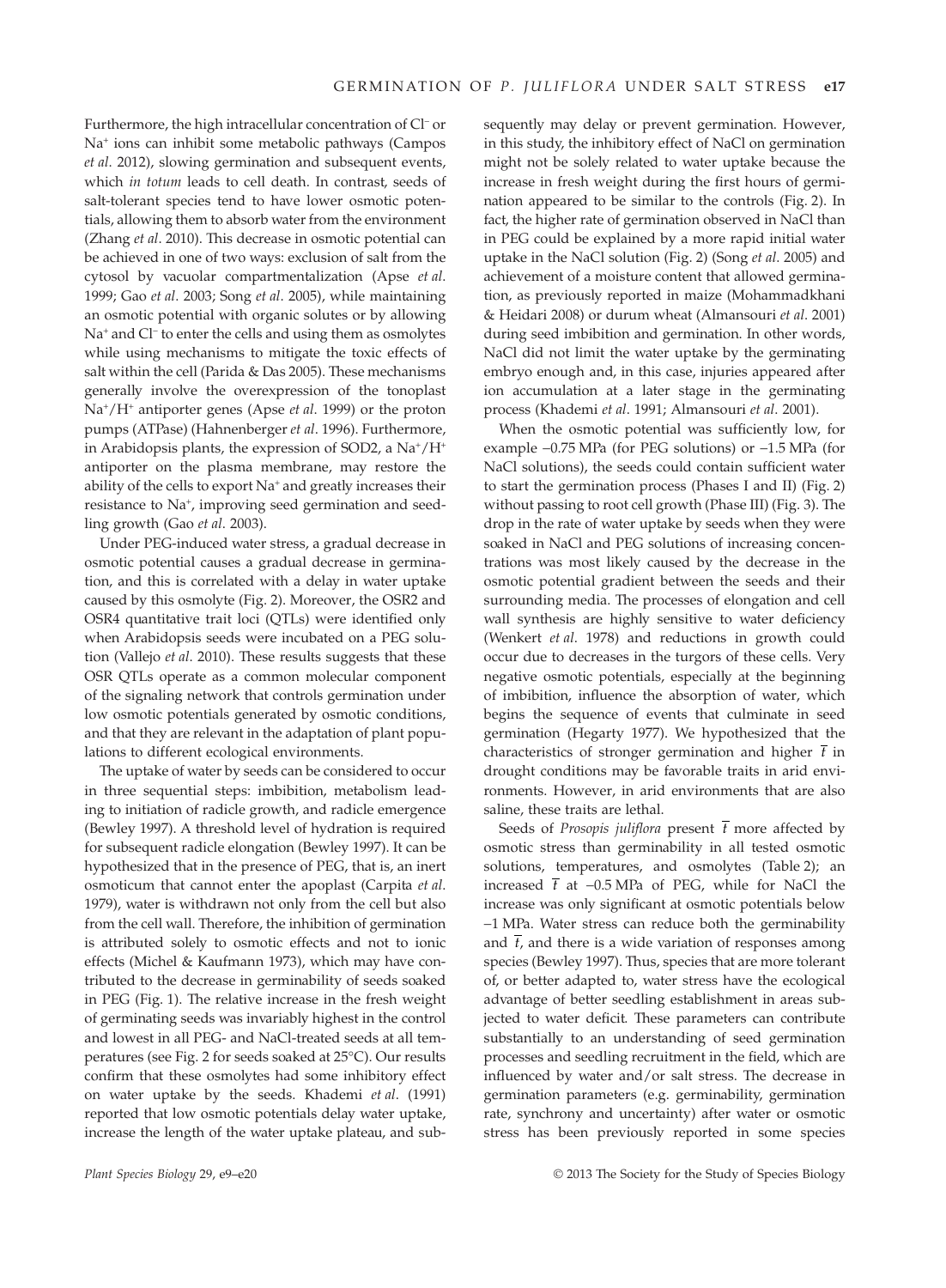including *P. juliflora* (Peres & Tambelini 1995; Nassif & Peres 1997; Leatherwood *et al*. 2007; Zhang *et al*. 2010).

The results of the present study show that 77% of the seeds treated with NaCl at an osmotic potential of −2 MPa did not germinate even after 20 days (Table 5), and the germinability of the nongerminating seeds was not recovered even after the transfer of the seeds to deionized water. Two processes mediated this reduction: osmotic effects due to a declining osmotic potential, creating water stress on the surface of the seeds, and ionic effects due to seed ion uptake and/or accumulation. When soaked in −0.88 MPa of NaCl at 12°C, the Na<sup>+</sup> concentration of barley seeds was increased to  $4 \mu g/g$  dry weight during the first 72 h of incubation (Zhang *et al*. 2010). This fact may have caused the damage of the seed membranes (i.e. perhaps they became more fluid), thereby preventing germination even after alleviation of the stress. The specific cause for the lack of germination in the nongerminating seeds is unclear, although the water content of the seeds treated with NaCl was generally higher, suggesting that osmotic limitation of water influx is unlikely to be the cause (Zhang *et al*. 2010). It seems plausible that the membrane integrity may have been compromised or that salt accumulation may have caused a loss of tonoplast  $\mathrm{Na^+}/\mathrm{H^+}$ antiporter function, thus preventing germination (Debez *et al*. 2004). Although, in this study, we do not evaluate the membrane integrity, the lack of recovery of germination after the salt treatments provides circumstantial evidence that NaCl leads to a lethal osmotic effect in *P. juliflora* seeds. This lack of the recovery in seeds treated with NaCl was previously reported in *P. juliflora* (Peres & Moraes 1994) similar to other cultivated species (Zhang *et al*. 2010). However, several other studies showed that NaCl-treated seeds are still able to germinate after rinsing (Ungar 1978, 1982, 1995; Pujol *et al*. 2000), although most of these studies focused on halophyte species. Glycophyte seeds cannot remain viable for long periods under extremely high salinity/osmotic stress and germinate at a later time when the osmotic potential of the medium has been increased (Ungar 1978; Khan & Gulzar 2003).

When transferred to deionized water, the nongerminating seeds exhibited distinct behaviors depending on whether they been treated with PEG or NaCl. Seeds treated with PEG readily recovered their germinability (100%) (Table 5). These results indicate that *P. juliflora* seeds can remain nongerminated and viable on the soil surface; however, if the water stress is accompanied by salt stress, the viability of the seeds can be severely impaired. This may have ecological significance within highly saline environments, reflecting a physiological response that was under strong selective pressure during the evolution of these species (Ungar 1982). The suspension of germination of salt-adapted species under high salt conditions might represent an alternative strategy; it may be a method of escape or avoidance that facilitates successful completion of the life cycle in a high-stress environment without damage (Ungar 1982; Song *et al*. 2005; Leatherwood *et al*. 2007). In the Caatinga, seeds normally germinate in rainy conditions (Barbosa *et al*. 2003), instead of dry conditions to avoid the increase in the salt concentration of the soil (Dantas *et al*. 2006) caused by high levels of evaporation. This response might be favorable for germination of the species, as even during the rainy season in the Caatinga, the salt concentration at the soil interface may be rapidly alleviated (Günster 1994). This trait might be related to rainfall irregularity in the Caatinga: despite being restricted to a short period over the year (only a few days), it can reach values of up to 900 mm in some areas of the ecosystem (Sampaio 1995) and keep the soil humid for long enough to complete the germination process. Thus, for the successful establishment of plants in saline environments, seeds must remain viable at high salinity and germinate when salinity decreases (Ungar 1978, 1995). According to Flores and Briones (2001), the relationship between germination patterns and water availability highlights an important adaptation of species that germinate in arid and semiarid ecosystems, and these species would have an advantage in these environments (Pasiecznik 2001). Maybe this is one reason for the great reproductive success of *P. juliflora* in the Caatinga environment (Peres & Moraes 1994; Flores & Briones 2001; Miranda *et al*. 2011))

*Prosopis* species survive and grow at salinity levels equal to that of seawater (Felker *et al*. 1981) and in soils with a pH of 10.5 (Singh 1995). *Prosopis juliflora* has been found to tolerate salinity levels up to 18 g/L NaCl/L with no reduction in growth or survival and still grows at 36 g/L NaCl (Felker *et al*. 1981). However, El-Keblawy and Al-Rawai (2005) showed that *P. juliflora* has a depressive effect on the number, richness, evenness, density and frequency of associated native species because this species has the potential to alter primary productivity, decomposition, hydrology, nutrient cycling, and natural disturbance regimes. The success of exotic plants in invading some communities has been attributed to the superiority of the exotic species over the native species in some measurable traits, such as reproductive and dispersal capabilities, seedling establishment and survivorship, genome size, phenotypic plasticity, growth-related characteristics, plant height, phenology, allelopathy and plant–soil relationships (Pasiecznik 2001). The present study adds one more factor: high germinability, even in soils with high levels of salinity or soils that are affected by long periods without rain. Furthermore, the mechanical dormancy exhibited by *P. juliflora* (Miranda *et al*. 2011) allows the lifespan of the seeds to be extended, allowing the formation of a persistent seed bank in the soil and the distribution of the germination over time and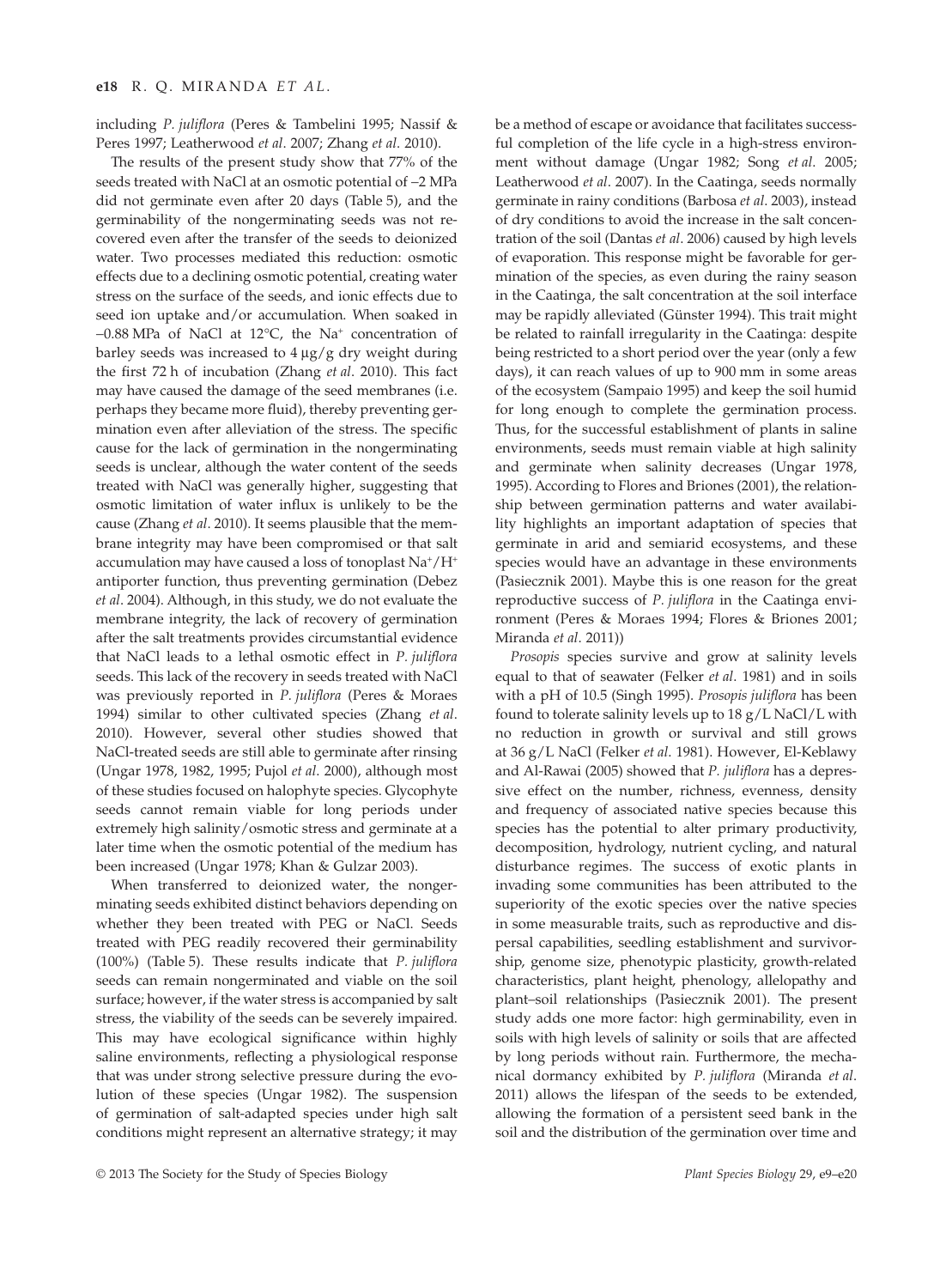space. This strategy can increase the likelihood that the species will find conditions for the establishment of their seedlings. (El-Keblawy & Al-Rawai 2005)

## **Conclusion**

The results of the present study showed that the seed germination of *P. juliflora* is influenced by many factors such as salinity, drought, light, and temperature. Under optimal temperature (30°C), seed germination reduced to 4% at −0.75 MPa or PEG. In this condition, germination rate was 9 days, in comparison to 1.27 days of control. *Prosopis juliflora* seeds germinated with NaCl osmotic potential until −1.5 MPa, but no seed germination was observed with PEG osmotic potential below −0.75 MPa in all temperatures or below −0.5 MPa at 40°C. The performance of the seeds was better in NaCl than in PEG at the same osmotic potential. Seed germination of *P. juliflora* was considerably reduced with increasing salt and drought stress, and this could be attributed mainly to salt stress rather than drought stress. Pretreatment of PEG may be helpful in overcoming the negative effect imposed by reduced water potential. From a practical point of view, when saline water is used for irrigation at sowing, it may be useful to sow when optimal or nearly optimal temperature may be encountered in the soil in order to avoid the combined stress of temperature and salinity or temperature and water stress. Regarding the positive effects of pretreatment with PEG on germination of *P. juliflora*, it could be used as pre-sowing treatment in field conditions. Somehow, the water stress can act positively in the establishment of this species because it promotes a delay in the germination rate and synchrony. In natural conditions, *P. juliflora* exhibited heterogeneity in germination; thus, germination is distributed over time and space, increasing the likelihood that a seedling will find conditions that are favorable for its establishment and development. Overall, the reduced seed germination due to reduced water availability is one of the special survival strategies used by *P. juliflora* in the semiarid Caatinga, because germination rate and synchrony are good indices for evaluating the occupation ability of a species in a given ecosystem. These findings could help both explain the rapid increase of the *P. juliflora* in the Caatinga and management of this species in this environment.

## **Acknowledgments**

The authors would like to thank the National Council for Scientific and Technological Development, CNPq (Grants 473202/2008-5) and Fundação de Amparo à Ciência e Tecnologia do Estado de Pernambuco, FACEPE (Grants APQ-0150-2.03/08) for financial support of this research.

#### **References**

- Agritempo (2012) *Sistema de Monitoramento Agrometeorológico, Version 1*. Ministério da Agricultura, Pecuária e Abastecimento, São José dos Campos. [Cited Aug. 26, 2013.] Available from URL: [www.agritempo.gov.br/agroclima/sumario?uf](http://www.agritempo.gov.br/agroclima/sumario?uf=PE)=PE
- Almansouri M., Kinet J. M. & Lutts S. (2001) Effect of salt and osmotic stresses on germination in durum wheat (*Triticum durum* desf.). *Plant and Soil* **231**: 243–254.
- Apse M. P., Aharon G. S., Snedden W. A. & Blumwald E. (1999) Salt tolerance conferred by overexpression of a vacuolar Na<sup>+</sup> /H<sup>+</sup> antiport in Arabidopsis. *Science* **285**: 1256–1258.
- Barbosa D. C. A., Tabarelli M. & Vicente A. (2003) Variation of seed dispersal spectrum of woody plants across a rainfall gradient in north-eastern Brazil. *Journal of Arid Environments* **53**: 197–210.
- Bewley J. D. (1997) Seed germination and dormancy. *The Plant Cell* **9**: 1055–1066.
- Bouaziz A. & Hicks D. R. (1990) Consumption of wheat seed reserves during germination and early growth as affected by soil water potential. *Plant and Soil* **128**: 161–165.
- Boyer J. (1982) Plant productivity and environment. *Science* **218**: 443–448.
- Brewer H. E. (1949) Tetrazolium chloride as a test for damage in artificial cured peanuts. *Science* **110**: 451–452.
- Brown M. B. & Forsyth A. B. (1974) Robust tests for equality of variances. *Journal of the American Statistical Association* **69**: 364–367.
- Campos M. L. O., Hsie B. S., Granja J. A. A., Correia R. M., Silva S. R. S., Almeida-Cortez J. S. & Pompelli M. F. (2012) Photosynthesis and antioxidant activity mechanisms in *Jatropha curcas* L. under salt stress. *Brazilian Journal of Plant Physiology* **24**: 55–67.
- Carpita N., Sabularse D., Montezinos D. & Delmer D. P. (1979) Determination of the pore size of cell walls of living plant cells. *Science* **205**: 1144–1147.
- Dantas J. A., Bezerra Neto E., Barreto L. P. & Santos M. V. F. (2006) Efeito da salinidade sobre o crescimento e composição mineral de seis clones de *Pennisetum*. *Revista Ciência Agronômica* **37**: 97–101.
- Debez A., Hamed K. B., Grignon C. & Abdelly C. (2004) Salinity effects on germination, growth, and seed production of the halophyte *Cakile maritima*. *Plant and Soil* **262**: 179–189.
- El-Keblawy A. & Al-Rawai A. (2005) Effects of salinity, temperature and light on germination of invasive *Prosopis juliflora* (Sw.) D.C. *Journal of Arid Environments* **61**: 555–565.
- Felker P., Clark P. R., Laag A. E. & Pratt P. F. (1981) Salinity tolerance of the tree legumes: mesquite (*Prosopis glandulosa* var. torreyana, *P. velutina* and *P. articulata*), algarrobo (*P. chilensis*), kiawe (*P. pallida*) and tamarugo (*P. tamarugo*) grown in sand culture on nitrogen-free media. *Plant and Soil* **61**: 311–317.
- Flores J. & Briones O. (2001) Plant life-form and germination in a Mexican inter-tropical desert: effects of soil water potential and temperature. *Journal of Arid Environments* **47**: 485–497.
- Gao X., Ren Z., Zhao Y. & Zhang H. (2003) Overexpression of SOD2 increases salt tolerance of Arabidopsis. *Plant Physiology* **133**: 1873–1881.
- Günster A. (1994) Seed bank dynamics longevity, viability and predation of seeds of serotinous plants in the central Namib Desert. *Journal of Arid Environments* **28**: 195–205.